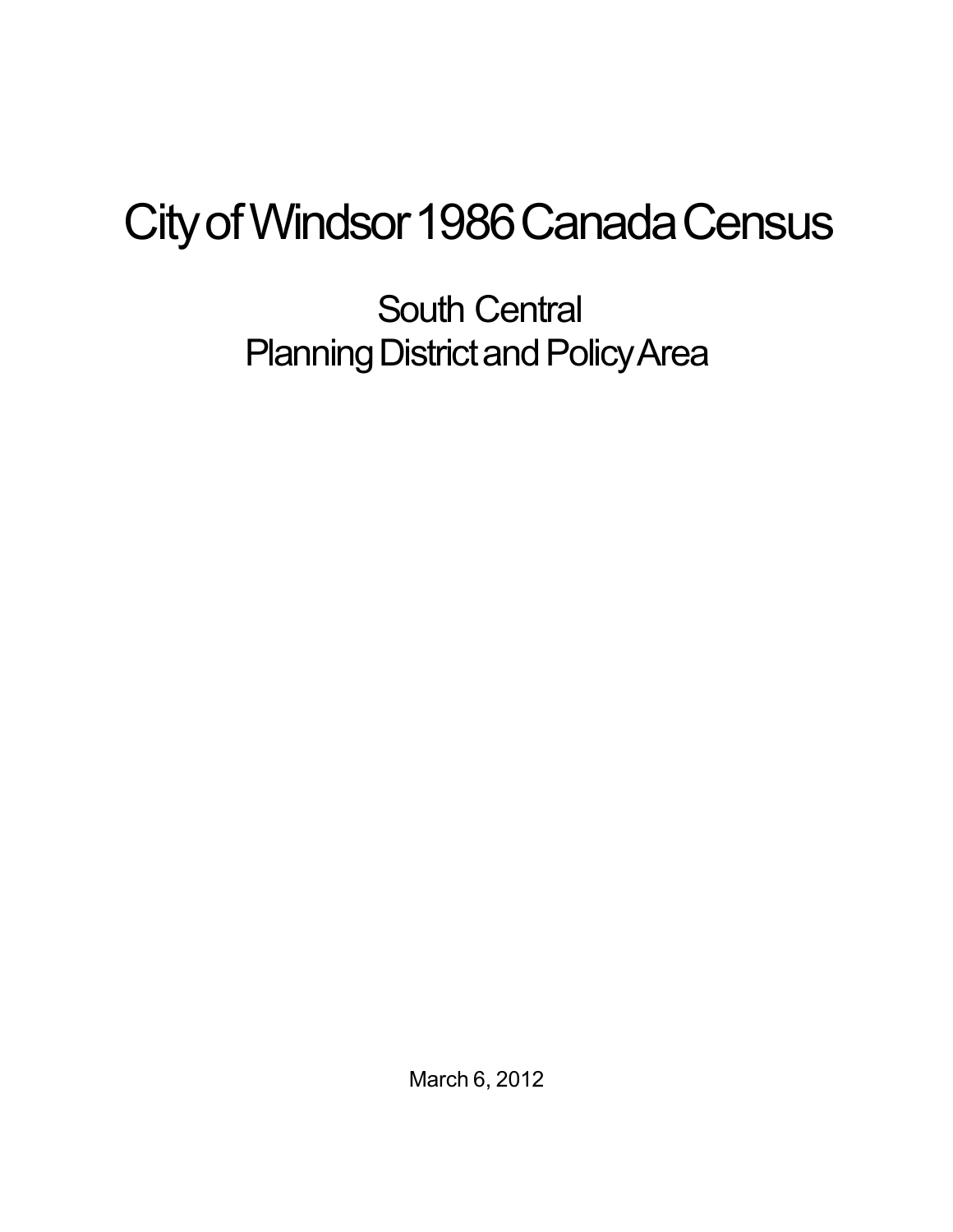## **Table of Contents**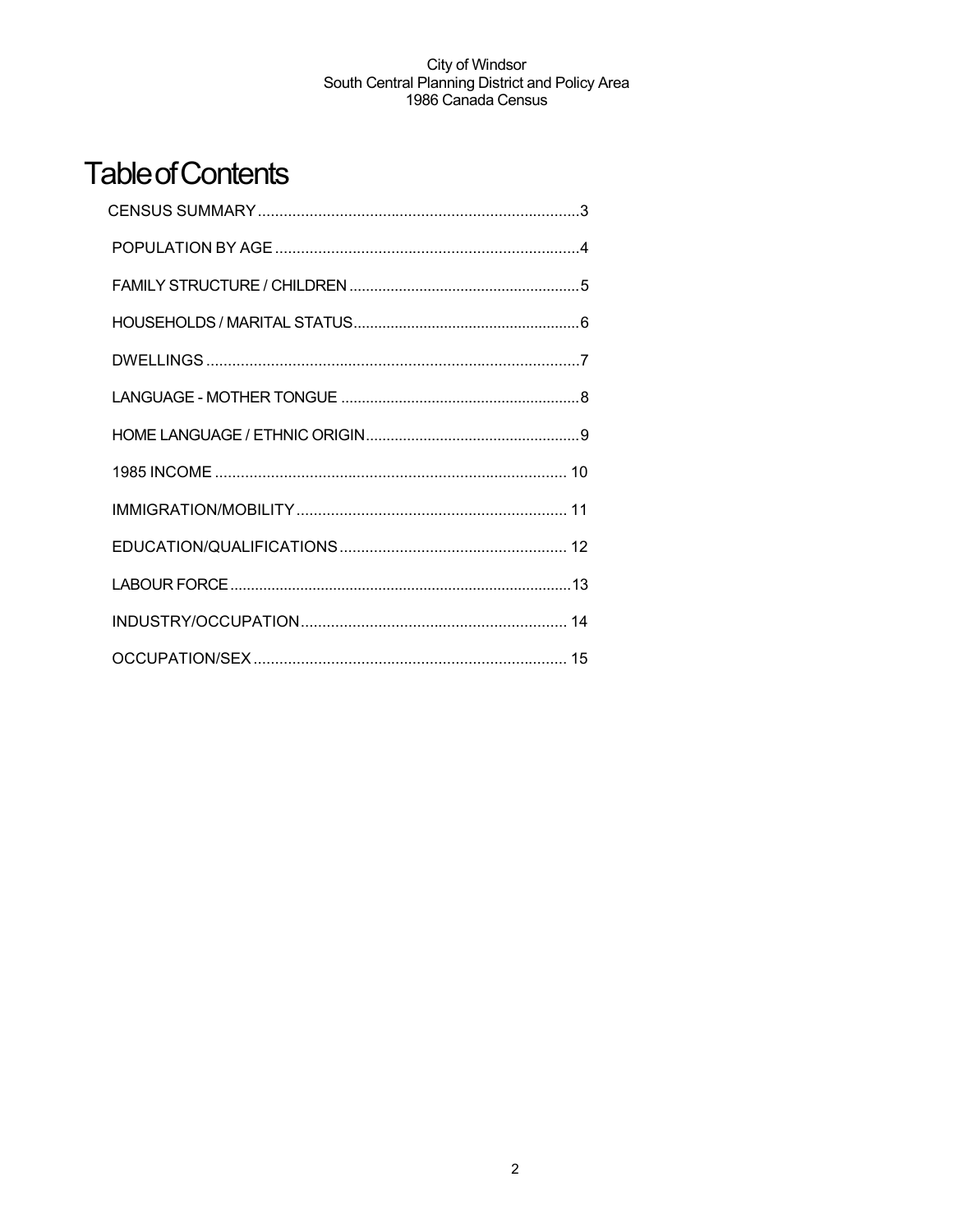## **CENSUS SUMMARY**

| Total population (% base)<br>10,140<br>By sex:<br>46%<br><b>Male</b><br>4,710<br>5,435<br>54%<br>Female<br>By age:<br>0 to 4 years<br>6%<br>580<br>16%<br>5 to 19 years<br>1,660<br>1,020<br>10%<br>20 to 24 years<br>1,880<br>19%<br>25 to 34 years<br>35 to 44 years<br>1,190<br>12%<br>45 to 54 years<br>875<br>9%<br>55 to 64 years<br>1,115<br>11%<br>9%<br>65 to 74 years<br>960<br>9%<br>75 years and over<br>920<br>39.3<br>Average age of population |
|---------------------------------------------------------------------------------------------------------------------------------------------------------------------------------------------------------------------------------------------------------------------------------------------------------------------------------------------------------------------------------------------------------------------------------------------------------------|
|                                                                                                                                                                                                                                                                                                                                                                                                                                                               |
|                                                                                                                                                                                                                                                                                                                                                                                                                                                               |
|                                                                                                                                                                                                                                                                                                                                                                                                                                                               |
|                                                                                                                                                                                                                                                                                                                                                                                                                                                               |
|                                                                                                                                                                                                                                                                                                                                                                                                                                                               |
|                                                                                                                                                                                                                                                                                                                                                                                                                                                               |
|                                                                                                                                                                                                                                                                                                                                                                                                                                                               |
|                                                                                                                                                                                                                                                                                                                                                                                                                                                               |
|                                                                                                                                                                                                                                                                                                                                                                                                                                                               |
|                                                                                                                                                                                                                                                                                                                                                                                                                                                               |
|                                                                                                                                                                                                                                                                                                                                                                                                                                                               |
|                                                                                                                                                                                                                                                                                                                                                                                                                                                               |
|                                                                                                                                                                                                                                                                                                                                                                                                                                                               |
|                                                                                                                                                                                                                                                                                                                                                                                                                                                               |
|                                                                                                                                                                                                                                                                                                                                                                                                                                                               |
| Total census families (% base)<br>2,555                                                                                                                                                                                                                                                                                                                                                                                                                       |
| 2,170<br>85%<br><b>Husband-wife families</b>                                                                                                                                                                                                                                                                                                                                                                                                                  |
| 1,100<br>43%<br>With no children at home                                                                                                                                                                                                                                                                                                                                                                                                                      |
| 41%<br>With children at home<br>1,060                                                                                                                                                                                                                                                                                                                                                                                                                         |
| 16%<br>405<br>Lone-parent families                                                                                                                                                                                                                                                                                                                                                                                                                            |
| 2,690<br><b>Total children at home</b>                                                                                                                                                                                                                                                                                                                                                                                                                        |
| Average children per family<br>1.1                                                                                                                                                                                                                                                                                                                                                                                                                            |
| 4,580<br>Private households (% base)                                                                                                                                                                                                                                                                                                                                                                                                                          |
|                                                                                                                                                                                                                                                                                                                                                                                                                                                               |
| 9,960<br><b>Persons in households</b>                                                                                                                                                                                                                                                                                                                                                                                                                         |
| Average persons per household<br>2.2                                                                                                                                                                                                                                                                                                                                                                                                                          |
| Occupied dwellings (% base)<br>4,575                                                                                                                                                                                                                                                                                                                                                                                                                          |
| Owned<br>2,065<br>45%                                                                                                                                                                                                                                                                                                                                                                                                                                         |
| Rented<br>2,530<br>55%                                                                                                                                                                                                                                                                                                                                                                                                                                        |
| 46%<br>Single detached house<br>2,100                                                                                                                                                                                                                                                                                                                                                                                                                         |
| Apartment 5 or more storeys<br>915<br>20%                                                                                                                                                                                                                                                                                                                                                                                                                     |
| Other type of dwelling<br>1,585<br>35%                                                                                                                                                                                                                                                                                                                                                                                                                        |
| 29,292<br>1985 Avg. hhld income (est.)                                                                                                                                                                                                                                                                                                                                                                                                                        |
|                                                                                                                                                                                                                                                                                                                                                                                                                                                               |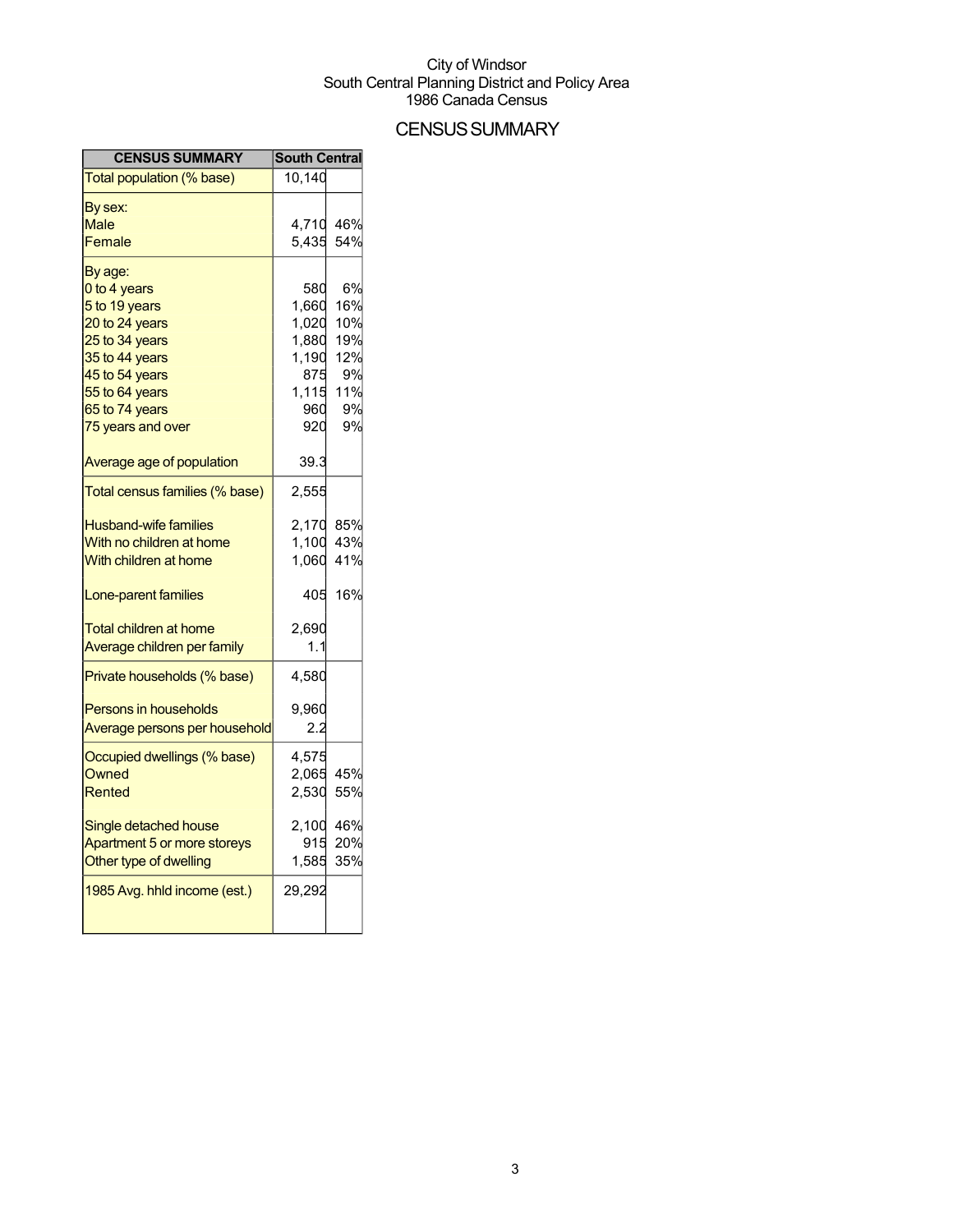## POPULATIONBYAGE

| <b>POPULATION BY AGE South Central</b> |           |           |
|----------------------------------------|-----------|-----------|
| Total population (% Base)              | 10,140    |           |
| Average age of population              | 39.3      |           |
|                                        |           |           |
| By age:                                |           | 6%        |
| 0 - 4 years                            | 580       |           |
| 5 - 9 years                            | 530       | 5%        |
| 10 - 14 years                          | 530       | 5%        |
| 15 - 19 years                          | 600       | 6%        |
| 20 - 24 years                          | 1,020     | 10%       |
| 25 - 34 years                          | 1,880     | 19%       |
| 35 - 44 years                          | 1,190     | 12%       |
| 45 - 54 years                          | 875       | 9%        |
| 55 - 64 years                          | 1,115     | 11%       |
| 65 - 74 years                          | 960       | 9%        |
| 75 years and over                      | 920       | 9%        |
| <b>Male population</b>                 | 4,710     | 46%       |
| Average age of males                   | 37.1      |           |
|                                        |           |           |
| By age:                                |           |           |
| 0 - 4 years                            | 290       | 3%        |
| $5 - 9$ years                          | 280       | 3%        |
| 10 - 14 years                          | 255       | 3%        |
| 15 - 19 years                          | 305       | 3%        |
| 20 - 24 years                          | 490       | 5%        |
| 25 - 34 years                          | 960       | 9%        |
| 35 - 44 years                          | 615       | 6%        |
| 45 - 54 years                          | 400       | 4%        |
| 55 - 64 years                          | 485       | 5%        |
| 65 - 74 years                          | 365       | 4%        |
| 75 years and over                      | 310       | 3%        |
|                                        |           |           |
| <b>Female population</b>               | 5,435 54% |           |
| Average age of females                 | 41.3      |           |
| By age:                                |           |           |
| $0 - 4$ years                          | 290       | 3%        |
| 5 - 9 years                            | 250       | 2%        |
|                                        | 275       | 3%        |
| 10 - 14 years                          |           |           |
| 15 - 19 years                          | 295       | 3%        |
| 20 - 24 years                          | 530       | 5%        |
| 25 - 34 years                          | 920       | 9%        |
| 35 - 44 years                          | 575       | 6%        |
| 45 - 54 years                          | 475       | <b>5%</b> |
| 55 - 64 years                          | 630       | 6%        |
| 65 - 74 years                          | 595       | 6%        |
| 75 years and over                      | 610       | 6%        |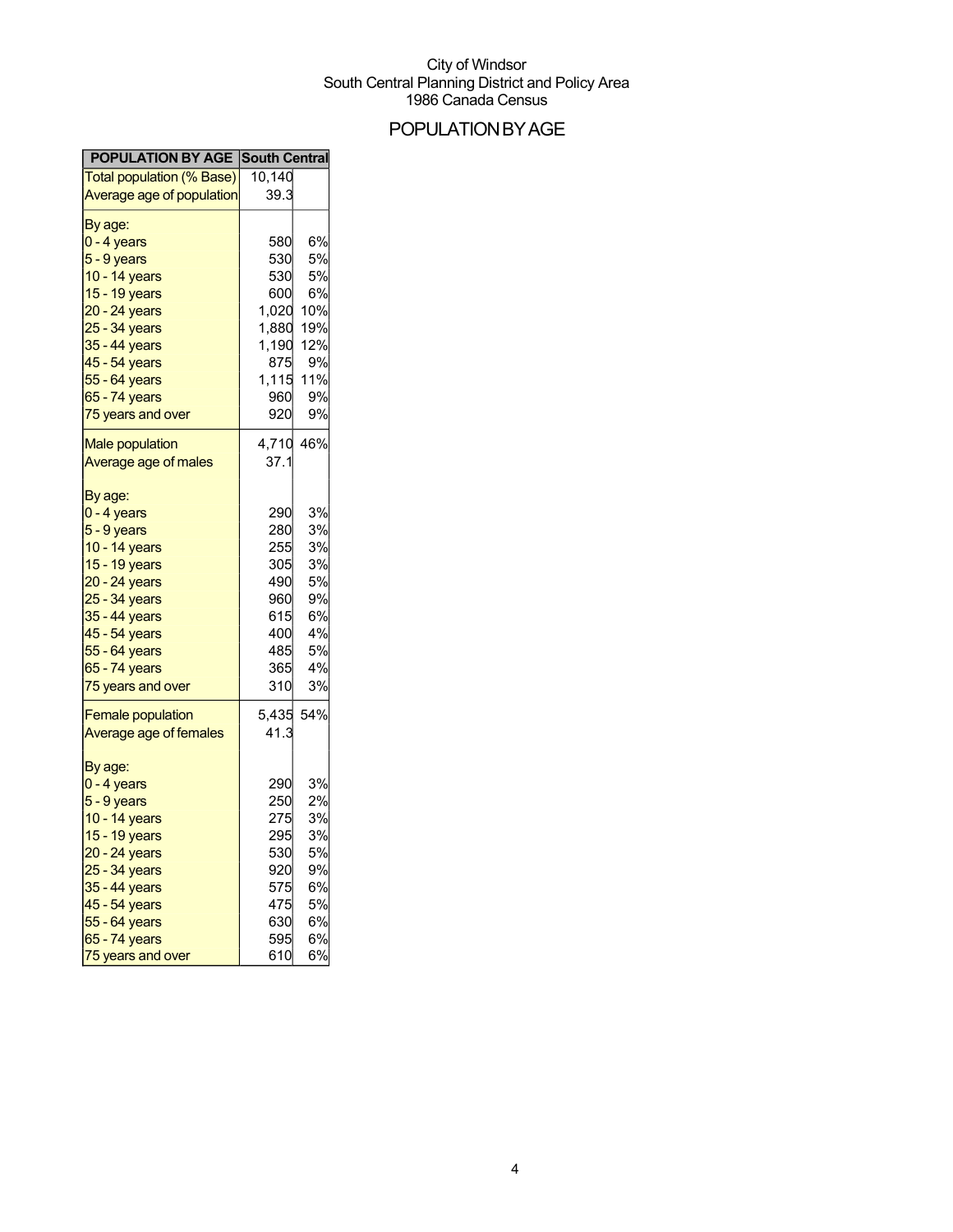## FAMILYSTRUCTURE/CHILDREN

| FAMILY STRUCTURE / CHILDREN SOUTH CENTRAL |       |     |
|-------------------------------------------|-------|-----|
| Total census families (% base)            | 2,555 |     |
|                                           |       |     |
| By family structure:                      |       |     |
| <b>Total husband-wife families</b>        | 2,170 | 85% |
| With no children at home                  | 1,100 | 43% |
| With children at home                     | 1,060 | 41% |
| 1 child                                   | 375   | 15% |
| 2 children                                | 405   | 16% |
| 3 or more children                        | 285   | 11% |
| Lone-parent families                      | 405   | 16% |
| Lone male parent                          | 65    | 3%  |
| 1 child at home                           | 20    | 1%  |
| 2 children at home                        | 10    | 0%  |
| 3 or more children at home                | 20    | 1%  |
| Lone female parent                        | 335   | 13% |
| 1 child at home                           | 250   | 10% |
| 2 children at home                        | 75    | 3%  |
| 3 or more children at home                | 40    | 2%  |
| Total children at home (%base)            | 2,690 |     |
| $0 - 5$ years                             | 660   | 25% |
| $6 - 14$ years                            | 945   | 35% |
| 15 - 17 years                             | 335   | 12% |
| 18 - 24 years                             | 530   | 20% |
| 25 years and over                         | 235   | 9%  |
| Average children/family                   | 1.1   |     |

### **FAMILY STRUCTURE / CHILDREN South Central**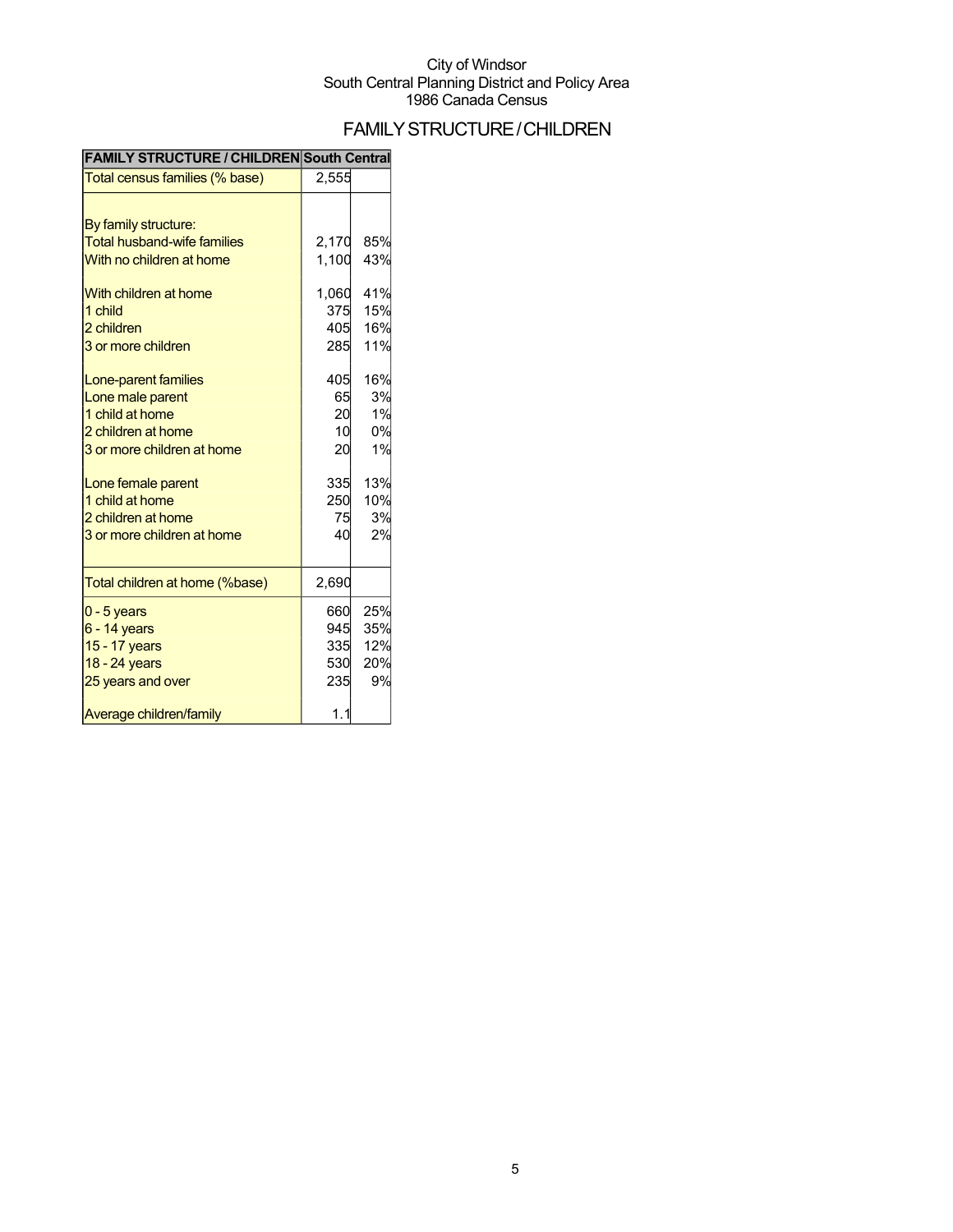## HOUSEHOLDS/MARITALSTATUS

| <b>HOUSEHOLDS / MARITAL STATUS South Central</b>            |        |     |
|-------------------------------------------------------------|--------|-----|
| Private households (% base)                                 | 4,580  |     |
| By size of household:                                       |        |     |
| 1 person                                                    | 1,830  | 40% |
| 2 persons                                                   | 1,425  | 31% |
| 3 persons                                                   | 535    | 12% |
| 4 - 5 persons                                               | 700    | 15% |
| 6 or more persons                                           | 120    | 3%  |
| By number of census families:                               |        |     |
| Non-family households                                       | 2,040  | 45% |
| <b>Family households</b>                                    | 2,545  | 56% |
| 1 census family                                             | 2,505  | 55% |
| 2 or more census families                                   | 40     | 1%  |
|                                                             |        |     |
| Persons in private households                               | 9,960  |     |
| Average persons per household                               | 2.2    |     |
| <b>Census families in private</b>                           | 2,555  |     |
| households (% base)                                         |        |     |
| By size of census family:                                   |        |     |
| 2 person family                                             | 1,375  | 54% |
| 3 persons                                                   | 470    | 18% |
| 4 persons                                                   | 430    | 17% |
| 5 or more persons                                           | 280    | 11% |
| Total population (% base)                                   | 10,145 |     |
|                                                             |        |     |
| By marital status, for persons<br>15 years of age and over: |        |     |
| Single (never married)                                      | 2,285  | 23% |
| <b>Married</b>                                              | 4,480  | 44% |
|                                                             |        | 9%  |
| Widowed                                                     | 925    |     |
| <b>Divorced</b>                                             | 470    | 5%  |
| Separated                                                   | 335    | 3%  |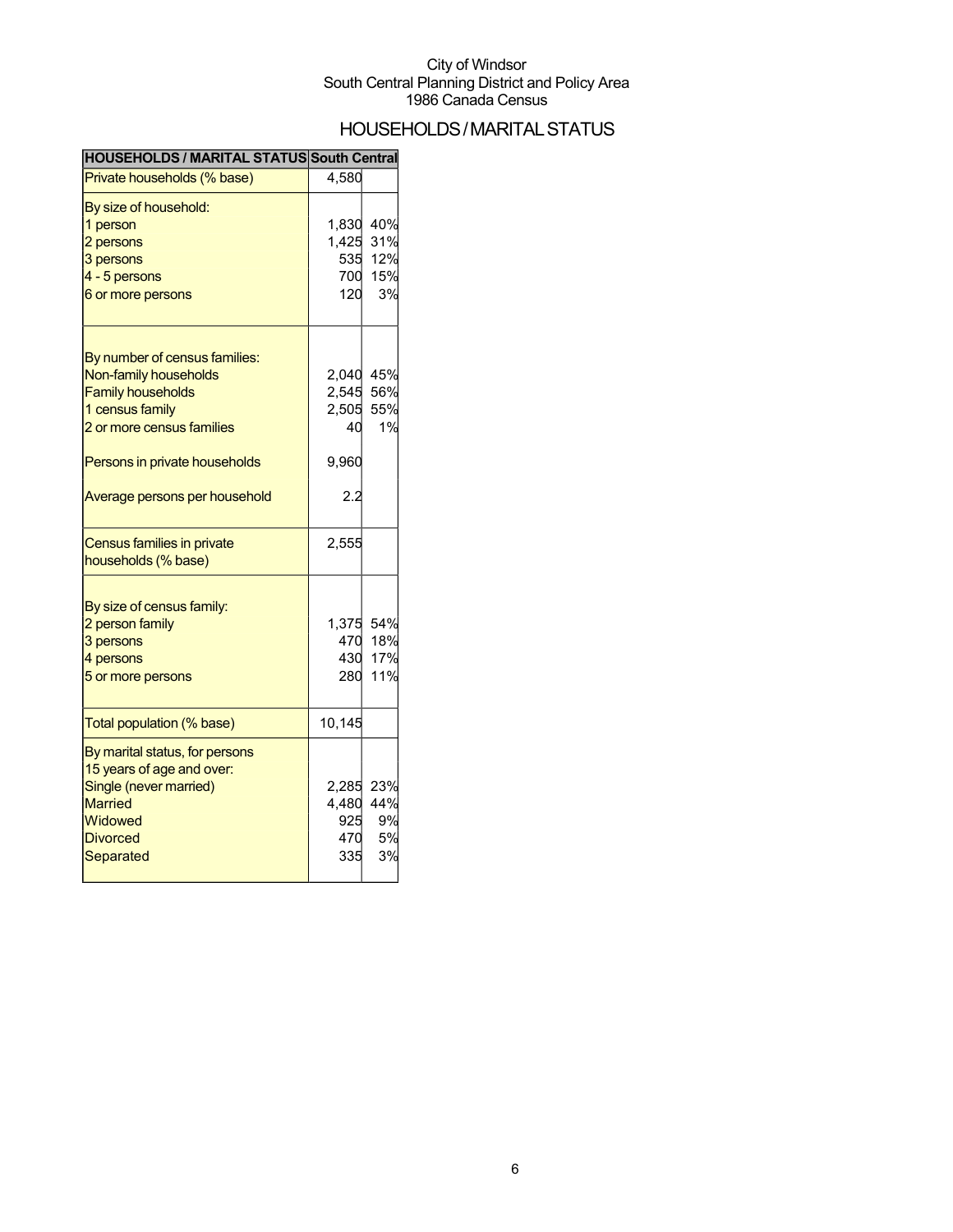## DWELLINGS

| <b>DWELLINGS</b>                                                                                                                                                                              | <b>South Central</b>                      |                                             |
|-----------------------------------------------------------------------------------------------------------------------------------------------------------------------------------------------|-------------------------------------------|---------------------------------------------|
| Occupied dwellings (% base)                                                                                                                                                                   | 4,575                                     |                                             |
| By tenure:<br><b>Rented</b><br>Owned<br><b>On Reserve</b><br>By dwelling type:<br>Single detached house<br>Apartment 5 or more stories<br><b>Movable dwelling</b><br>All other dwelling types | 2,530<br>2,065<br>2,100<br>915<br>1,585   | 55%<br>45%<br>0%<br>46%<br>20%<br>0%<br>35% |
| By age of dwelling - total<br><b>Constructed before 1946</b><br>1946 - 1960<br>1961 - 1970<br>1971 - 1980<br>1981 - 1986                                                                      | 4,565<br>2,630<br>735<br>400<br>750<br>70 | 58%<br>16%<br>9%<br>16%<br>2%               |
| <b>Dwellings with central heat</b><br>Gas<br>Electricity<br>Oil<br><b>Other fuels</b>                                                                                                         | 4,480<br>3,145<br>1,260<br>135<br>40      | 98%<br>69%<br>28%<br>3%<br>1%               |
| <b>Tenant occupied households</b><br>With rent $>=$ 30% hhld inc.<br>Owner occupied households<br>Payments $>=$ 30% hhld. inc.                                                                | 2,410<br>885<br>2,065<br>220              | 37%<br>11%                                  |
|                                                                                                                                                                                               |                                           |                                             |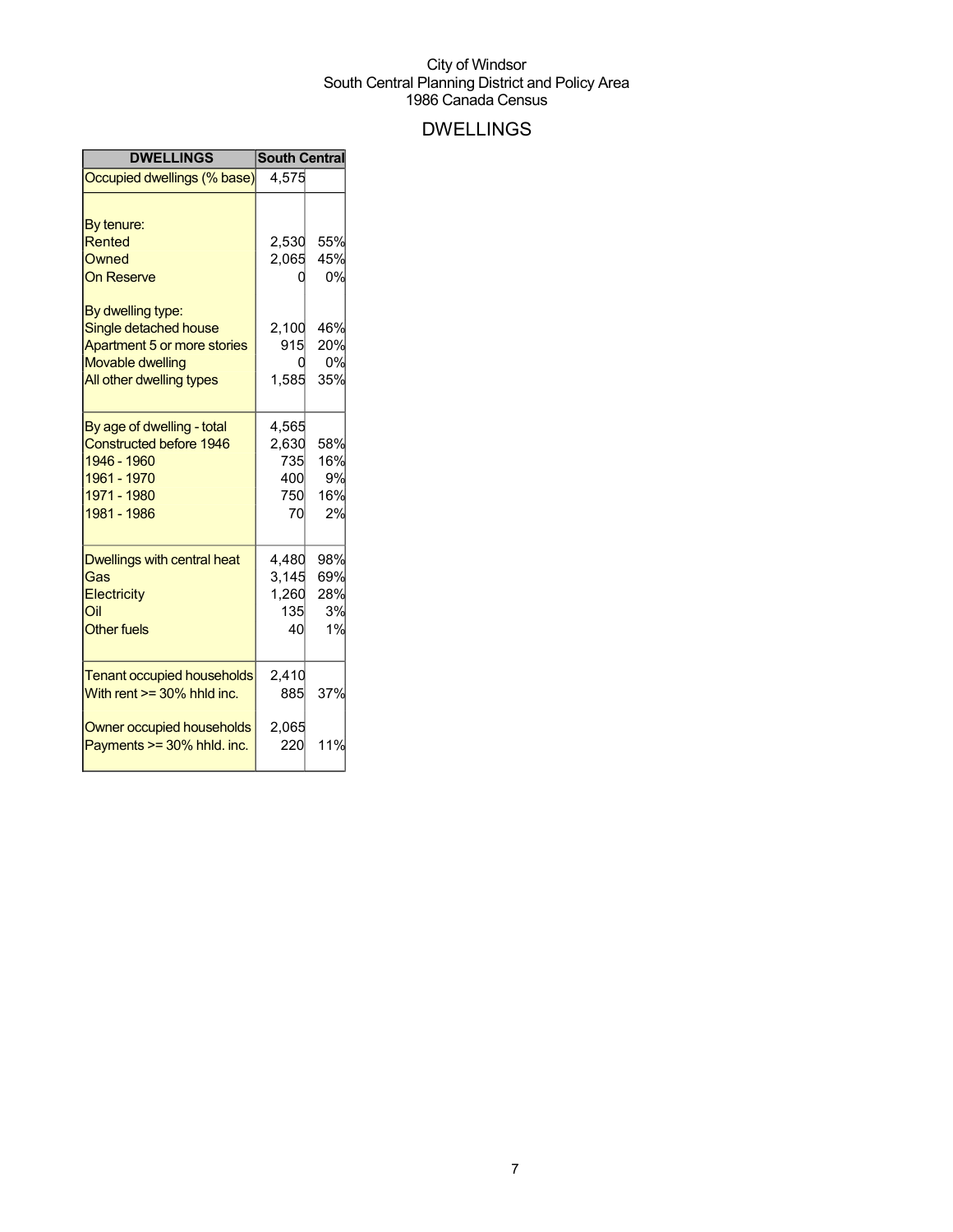## LANGUAGE-MOTHERTONGUE

| <b>LANGUAGE - MOTHER TONGUE South Central</b> |        |     |
|-----------------------------------------------|--------|-----|
| Total responses (% Base)                      | 10,120 |     |
|                                               |        |     |
| <b>Total single responses</b>                 | 9,605  | 95% |
| <b>Total official languages</b>               | 7,900  | 78% |
| <b>English</b>                                | 7,550  | 75% |
| French                                        | 350    | 3%  |
|                                               |        |     |
| Total non-official languages                  | 1,705  | 17% |
| German                                        | 135    | 1%  |
| <b>Chinese</b>                                | 130    | 1%  |
| <b>Dutch</b>                                  | 15     | 0%  |
| <b>Polish</b>                                 | 100    | 1%  |
| Italian                                       | 445    | 4%  |
| Portuguese                                    |        | 0%  |
| Ukrainian                                     | 105    | 1%  |
| Greek                                         | 150    | 1%  |
| Languages other than above                    | 235    | 2%  |
|                                               |        |     |
| <b>Total multiple responses</b>               | 515    | 5%  |
|                                               |        |     |
|                                               |        |     |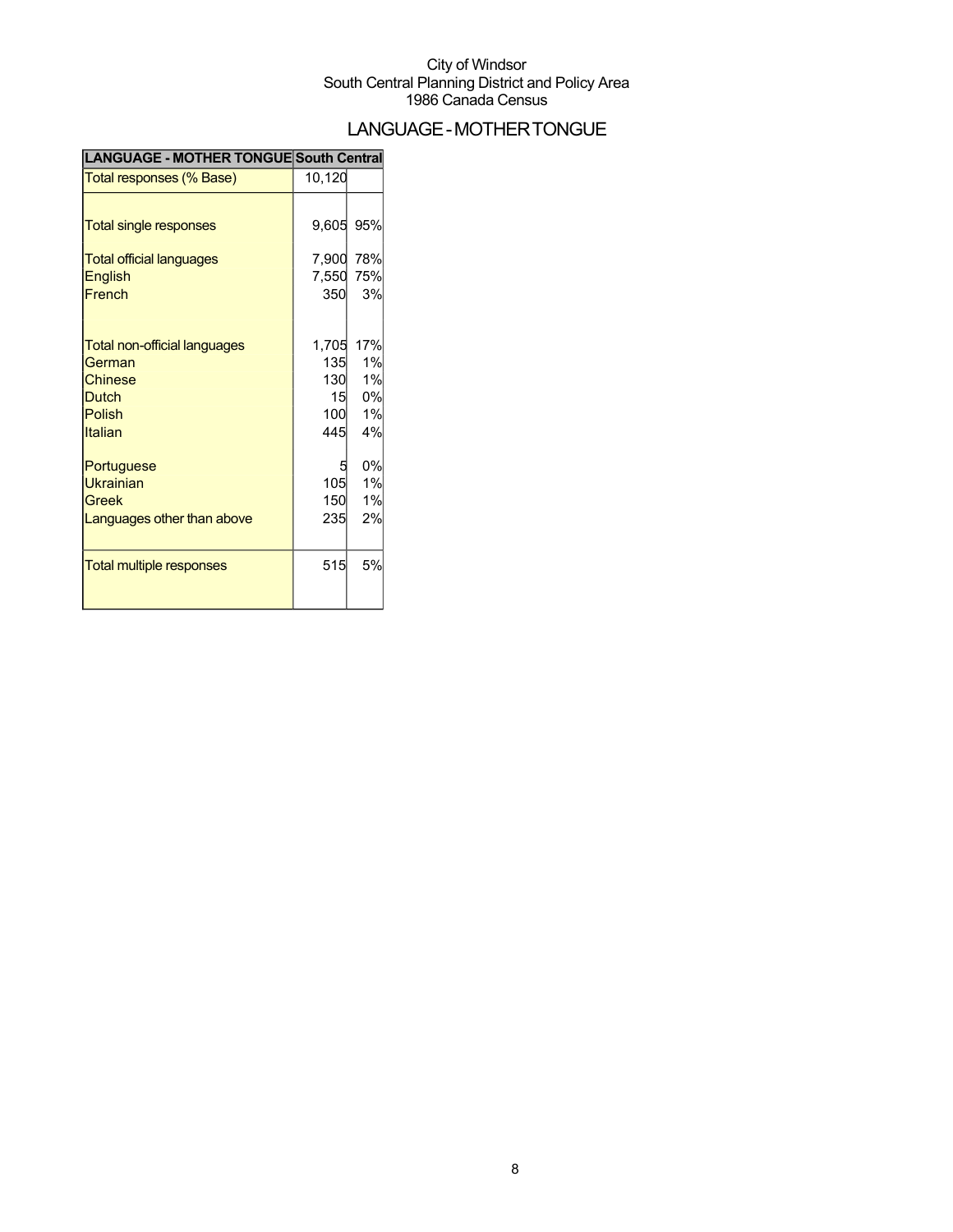## HOME LANGUAGE / ETHNIC ORIGIN

### **HOME LANGUAGE / ETHNIC ORIGIN South Central**

| Total population (% base)                                                                                                                                                                                               | 10,140                                                                          |                                                                    |
|-------------------------------------------------------------------------------------------------------------------------------------------------------------------------------------------------------------------------|---------------------------------------------------------------------------------|--------------------------------------------------------------------|
| By home language:<br><b>Total single response</b><br>English<br>French<br>Italian<br>Chinese<br>German<br>Portuguese<br><b>Greek</b><br>Other<br>Speak more than one language                                           | 9,460<br>8,560<br>75<br>215<br>75<br>20<br>25<br>105<br>410<br>600              | 93%<br>84%<br>1%<br>2%<br>1%<br>0%<br>0%<br>1%<br>4%<br>6%         |
| By official language:<br><b>English only</b><br><b>French only</b><br><b>Both English and French</b><br><b>Neither English nor French</b>                                                                               | 8,955<br>5<br>985<br>120                                                        | 88%<br>0%<br>10%<br>1%                                             |
| By ethnic origin:<br>Single origin<br><b>British</b><br>French<br><b>Aboriginal peoples</b><br>German<br><b>Italian</b><br>Ukrainian<br><b>Chinese</b><br>Dutch (Netherlands)<br>Other<br>Reported more than one origin | 6,695<br>2,730<br>815<br>10<br>235<br>620<br>220<br>145<br>45<br>1.870<br>3,365 | 66%<br>27%<br>8%<br>0%<br>2%<br>6%<br>2%<br>1%<br>0%<br>18%<br>33% |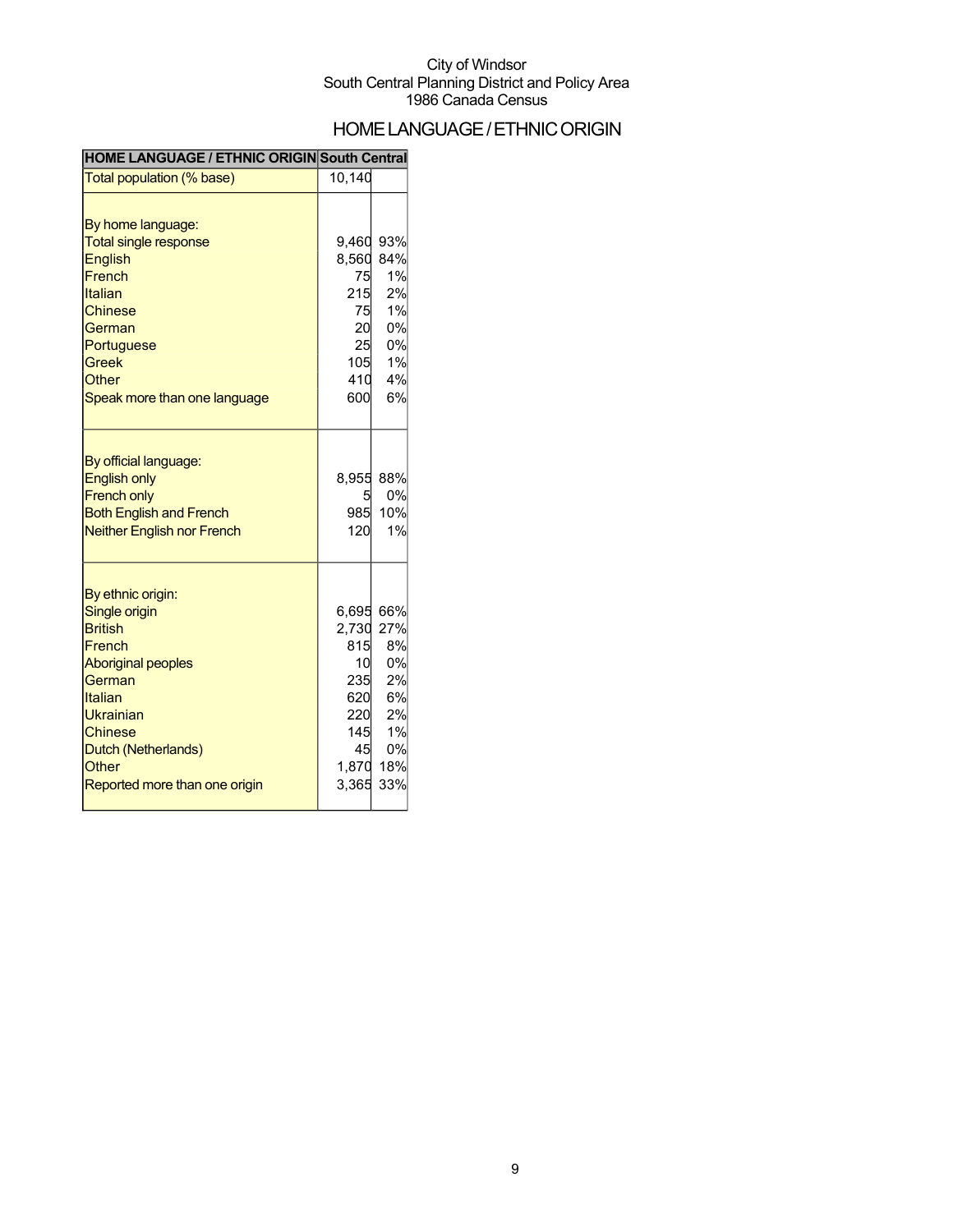## 1985INCOME

| 1985 INCOME                      | <b>South Central</b> |         |
|----------------------------------|----------------------|---------|
| Total households (% Base)        | 4,550                |         |
| By household income:             |                      |         |
| <b>Negative Income</b>           |                      | 0%      |
| $$0 - 9,999$                     |                      | 966 21% |
| \$10,000 - 19,999                | 1,002 22%            |         |
| \$20,000 - 29,999                |                      | 752 17% |
| \$30,000 - 39,999                |                      | 680 15% |
| \$40,000 - 49,999                |                      | 512 11% |
| \$50,000 - 59,999                | 334                  | 7%      |
| \$60,000 - 69,999                | 134                  | 3%      |
| \$70,000 - 79,999                | 31                   | 1%      |
| \$80,000 - 99,999                | 47                   | 1%      |
| \$100,000 and over               | 55                   | 1%      |
| Aggr. household income (\$'000)  | 133,279              |         |
| Average household income \$      | 29,292               |         |
|                                  |                      |         |
| Males 15 yrs+ with income        | 3,695                |         |
| Aggregate income (\$'000)        | 83,512               |         |
| Average total income \$          | 22,601               |         |
| Females 15 yrs+ with income      | 3,810                |         |
| Aggregate income (\$'000)        | 51,981               |         |
| Average total income \$          | 13,643               |         |
|                                  |                      |         |
| Males 15 yrs+ with employ.inc    | 2,825                |         |
| Aggregate income (\$'000)        | 66,502               |         |
| Average employment income \$     | 23,541               |         |
| Females 15 yrs+ with emp.inc.    | 2,265                |         |
| Aggregate income (\$'000)        | 30,842               |         |
| Average employment income \$     | 13,617               |         |
|                                  |                      |         |
| <b>Number of census families</b> | 2,610                |         |
| Aggr. family income (\$'000)     | 93,619               |         |
| Average family income \$         | 35,869               |         |
| Unattached individ. with inc.    | 2,135                |         |
| Aggregate income (\$'000)        | 36,757               |         |
| Average individual income \$     | 17,216               |         |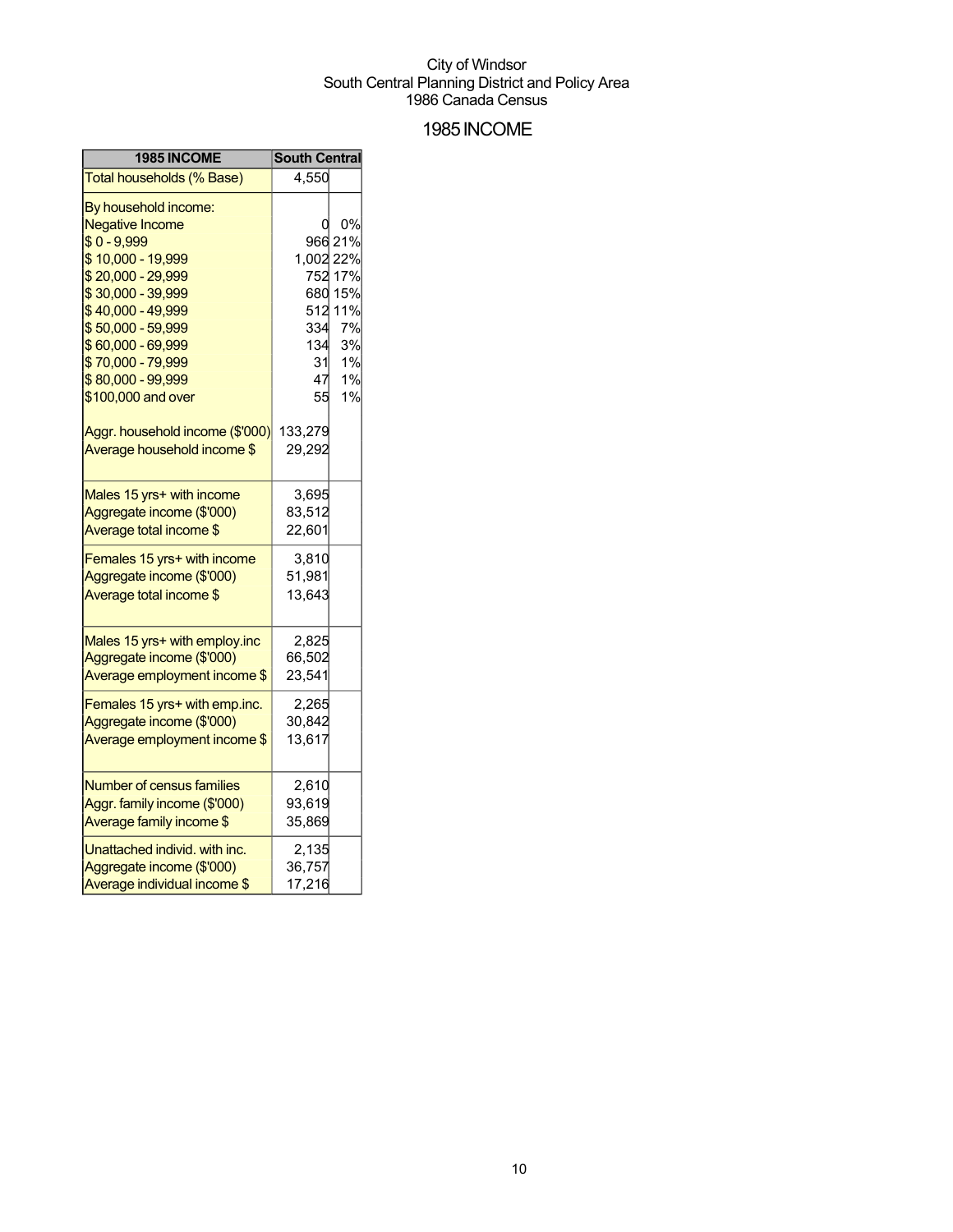## IMMIGRATION/MOBILITY

| <b>IMMIGRATION/MOBILITY South Central</b> |              |           |
|-------------------------------------------|--------------|-----------|
| <b>Total population (% Base)</b>          | 10,145       |           |
| By citizenship:                           |              |           |
| Canadian                                  | 9.440        | 93%       |
| <b>Other than Canadian</b>                | 635          | 6%        |
|                                           |              |           |
| By immigration status:                    |              |           |
| Non-immigrant population                  | 7,555        | 74%       |
| Born in province of res.                  | 6,720        | 66%       |
| Born in another province                  | 850          | 8%        |
| Immigrant population                      | 2,500        | 25%       |
| <b>United States of America</b>           | 320          | 3%        |
| <b>Other Americas</b>                     | 115          | 1%        |
| <b>United Kingdom</b>                     | 460          | 5%        |
| <b>Other Europe</b>                       | 1,195        | 12%       |
| Africa                                    | 45           | 0%        |
| Asia                                      | 335          | 3%        |
| Other                                     | 10           | 0%        |
|                                           |              |           |
| Immigrant population - total              | 2,500        |           |
| By period of immigration:                 |              |           |
| Before 1946                               | 520          | 21%       |
| 1946 - 1966                               | 955          | 38%       |
| 1967 - 1977                               | 615          | 25%       |
| 1978 - 1982                               | 195          | 8%        |
| 1983 - 1986                               | 225          | 9%        |
|                                           |              |           |
| By age at time of immigration:            |              |           |
| 0 - 4 years                               | 360          | 14%       |
| 5 - 19 years                              | 710          | 28%       |
| 20 years and over                         | 1,430        | 57%       |
|                                           |              |           |
| By mobility status:                       |              |           |
| Persons 5 years and over                  | 9,515        |           |
| Non-movers (same address)                 | 5,160        | 54%       |
| <b>Movers</b>                             | 4,350        | 46%       |
| Non-migrants (same place)                 | 3,105        | 33%       |
| <b>Migrants</b>                           | 1,235<br>665 | 13%<br>7% |
| From same province<br>From other province | 190          | 2%        |
| <b>From outside Canada</b>                | 385          | 4%        |
|                                           |              |           |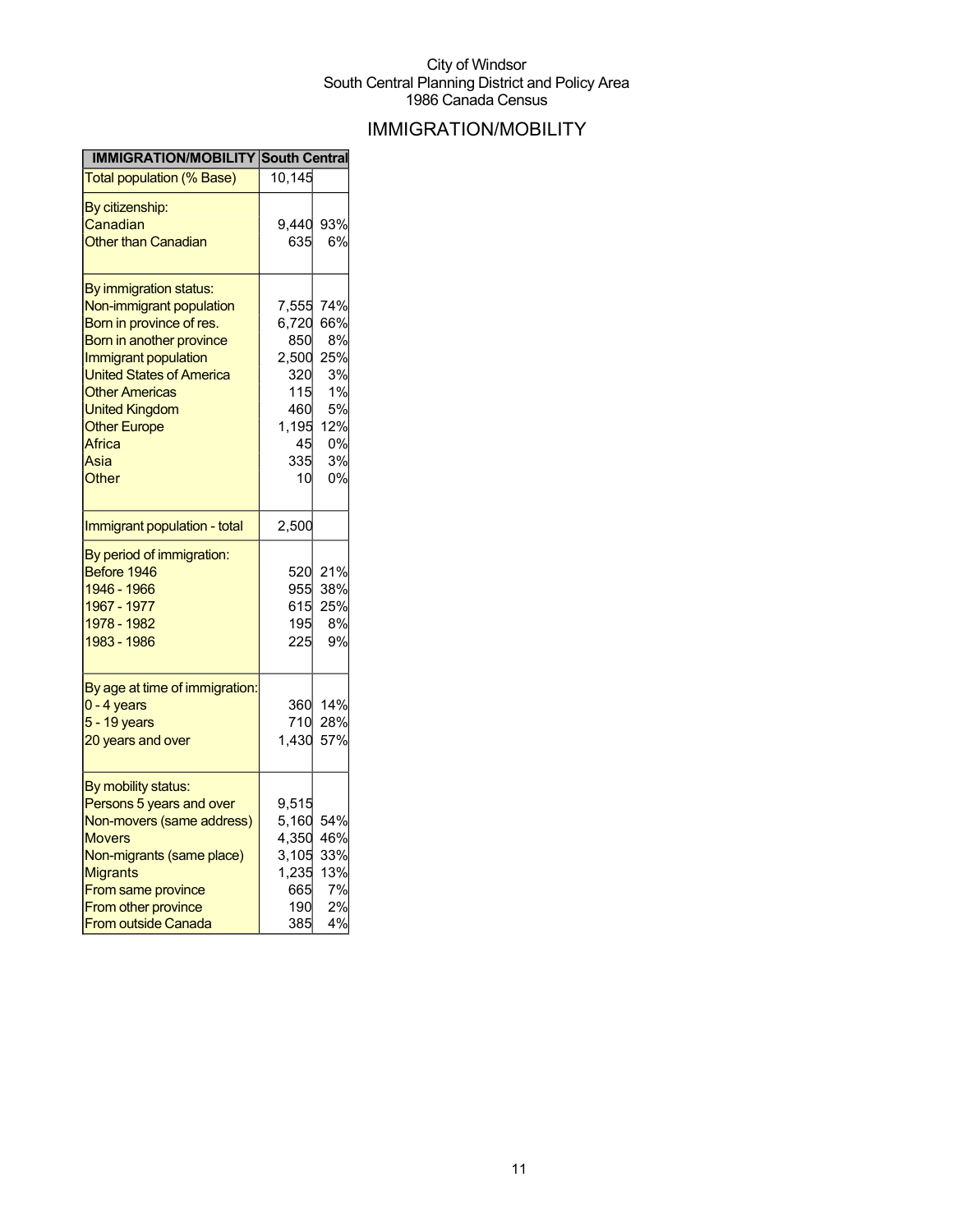## EDUCATION/QUALIFICATIONS

| EDUCATION/QUALIFICATIONS South Central                                                                                                                                                                                                                                                                                                                                    |                                                                            |                                                                         |
|---------------------------------------------------------------------------------------------------------------------------------------------------------------------------------------------------------------------------------------------------------------------------------------------------------------------------------------------------------------------------|----------------------------------------------------------------------------|-------------------------------------------------------------------------|
| Total population 15+ years                                                                                                                                                                                                                                                                                                                                                | 8,480                                                                      |                                                                         |
| By highest level of schooling:<br>Less than grade 9<br>Grade 9 - 13, no sec. cert.<br>Grade 9 - 13, second. cert.<br>Trade certificate/diploma<br>University without degree<br>University with degree                                                                                                                                                                     | 1,460<br>2,450<br>975<br>1,835<br>885<br>855                               | 17%<br>29%<br>11%<br>22%<br>10%<br>10%                                  |
| Postsecondary educated<br>population - total (% Base)                                                                                                                                                                                                                                                                                                                     | 2,440                                                                      |                                                                         |
| By field of study:                                                                                                                                                                                                                                                                                                                                                        |                                                                            |                                                                         |
| Male with postsecondary educ.<br>Education/recreat./counsell.<br><b>Fine and applied arts</b><br>Humanities & related fields<br>Social sciences & rel. field<br>Commerce/management/bus.adm.<br>Agricult. & biolog. sciences<br>Engineering & applied scienc<br>Technic.& trades (eng & sci)<br>Health prof. science & tech.<br>Mathematics & phys. sciences<br>All other | 1,190<br>60<br>55<br>100<br>155<br>170<br>40<br>55<br>470<br>70<br>35      | 49%<br>2%<br>2%<br>4%<br>6%<br>7%<br>2%<br>2%<br>19%<br>3%<br>1%<br>0%  |
| Female with postsecond. educ.<br>Education/recreat./counsell.<br>Fine and applied arts<br>Humanities & related fields<br>Social sciences & rel. field<br>Commerce/management/bus.adm.<br>Agricult. & biolog. sciences<br>Engineering & applied scienc<br>Technic.& trades (eng & sci)<br>Health prof. science & tech.<br>Mathematics & phys. sciences<br><b>All other</b> | 1,250<br>175<br>85<br>110<br>145<br>325<br>30<br>5<br>30<br>295<br>20<br>0 | 51%<br>7%<br>3%<br>5%<br>6%<br>13%<br>1%<br>0%<br>1%<br>12%<br>1%<br>0% |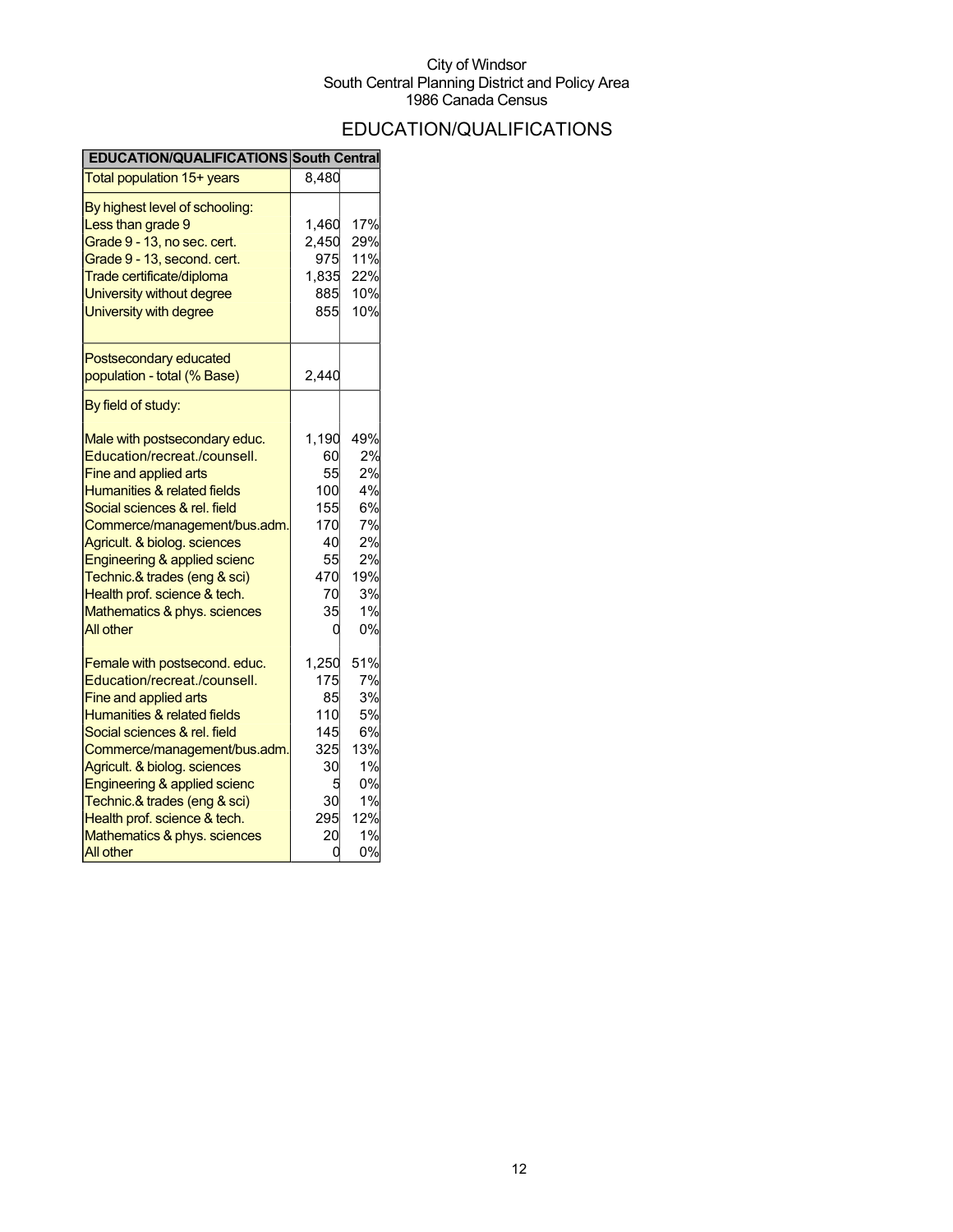## **LABOUR FORCE**

| <b>LABOUR FORCE</b>                                                                                                                                                                 | <b>South Central</b>                                      |                                |
|-------------------------------------------------------------------------------------------------------------------------------------------------------------------------------------|-----------------------------------------------------------|--------------------------------|
| Total population 15+ years<br>Total labour force 15+ years<br>Employed<br><b>Unemployed</b><br>Persons not in labour force<br><b>Participation rate</b><br><b>Unemployment rate</b> | 8.490<br>5,120<br>4,535<br>605<br>3,375<br>60.31<br>11.82 | 60%<br>53%<br>7%<br>40%        |
| Male population 15+ years<br><b>Labour force</b><br>Employed<br><b>Unemployed</b><br>Not in labour force<br><b>Participation rate</b><br>Unemployment rate                          | 3,920<br>2,835<br>2,550<br>285<br>1,090<br>72.32<br>10.05 | 46%<br>33%<br>30%<br>3%<br>13% |
| Female population 15+ years<br><b>Labour force</b><br>Employed<br><b>Unemployed</b><br>Not in labour force<br><b>Participation rate</b><br><b>Unemployment rate</b>                 | 4,570<br>2,280<br>1,985<br>320<br>2,285<br>49.89<br>14.04 | 54%<br>27%<br>23%<br>4%<br>27% |
| Males- all classes of worker<br><b>Paid worker</b><br>Self-employed                                                                                                                 | 2,840<br>2,675<br>145                                     | 94%<br>5%                      |
| <b>Females-all classes of worker</b><br><b>Paid worker</b><br>Self-employed                                                                                                         | 2,345<br>2,165<br>35                                      | 92%<br>1%                      |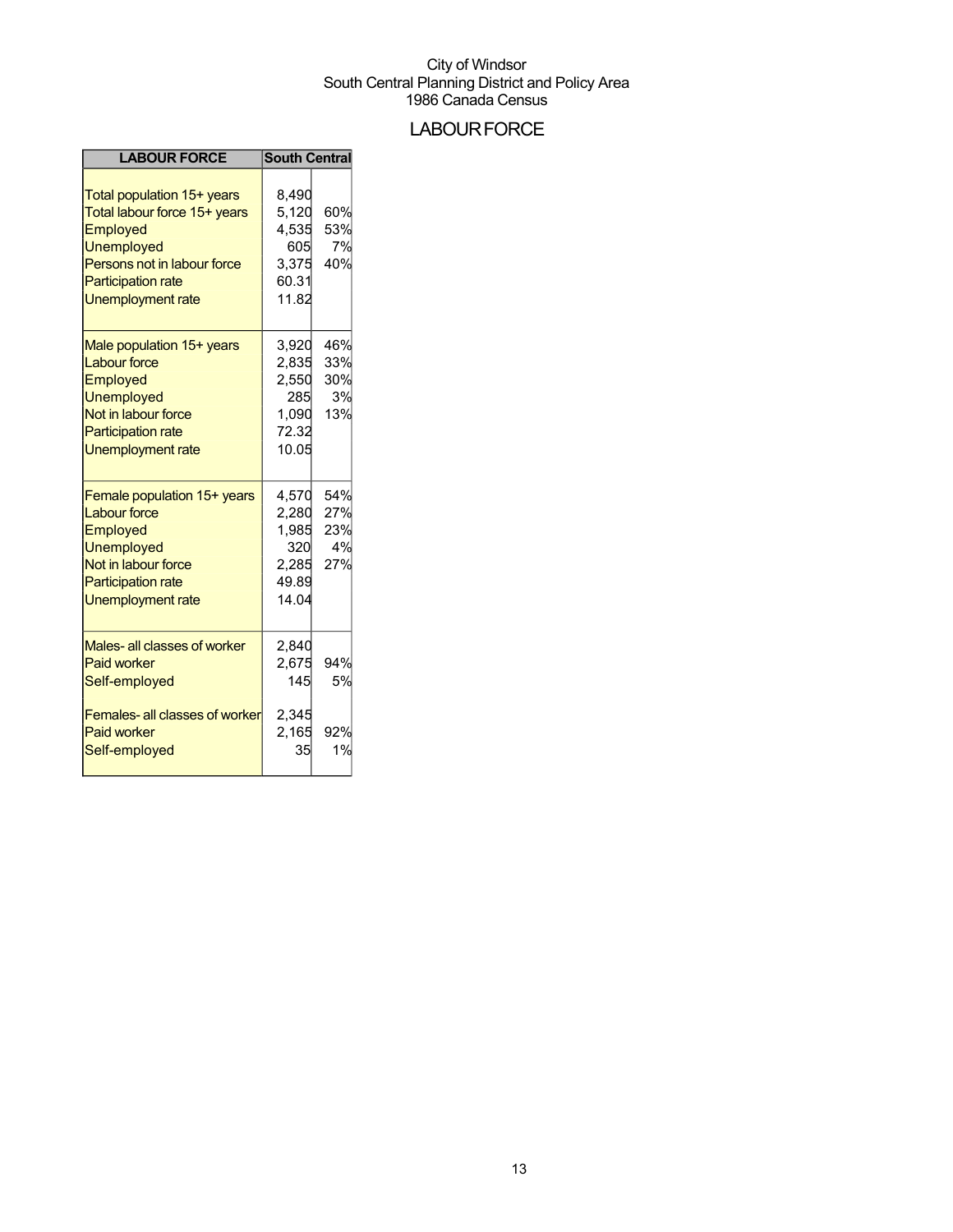## INDUSTRY/OCCUPATION

| <b>INDUSTRY/OCCUPATION South Central</b>                       |           |          |
|----------------------------------------------------------------|-----------|----------|
| perienced labour force                                         |           |          |
| By Industry: (% Base)                                          | 5,030     |          |
| <b>Agricultural &amp; rel.services</b>                         | 20        | 0%       |
| Other primary industries                                       |           | 0%       |
| Manufacturing                                                  | 1,430     | 28%      |
| <b>Construction</b>                                            | 240       | 5%       |
| <b>Transportation &amp; storage</b>                            | 130       | 3%       |
| Communication & oth. utility                                   | 160       | 3%       |
| <b>Wholesale trade</b>                                         | 170       | 3%       |
| <b>Retail trade</b>                                            | 650       | 13%      |
| <b>Finance and insurance</b>                                   | 125       | 2%       |
| Real estate & insur. agents                                    | 80        | 2%       |
| <b>Business service</b>                                        | 255       | 5%       |
| Government service                                             | 225       | 4%       |
| <b>Educational service</b>                                     | 270       | 5%       |
| <b>Health &amp; social service</b>                             | 560       | 11%      |
| Accommodation, food, beverag                                   | 425       | 8%       |
| Other service industries                                       | 290       | 6%       |
|                                                                |           |          |
| <b>Experienced labour force</b>                                |           |          |
| by occupation: (% Base)                                        | 5,030     |          |
|                                                                |           |          |
|                                                                |           |          |
|                                                                |           |          |
| Managerial, administrative                                     | 440<br>90 | 9%       |
| Nat. science, eng. & math.                                     | 300       | 2%       |
| Soc. sc., religion & artist.                                   | 190       | 6%<br>4% |
| <b>Teaching &amp; related</b><br><b>Medicine &amp; health</b>  | 385       | 8%       |
| <b>Clerical &amp; related</b>                                  | 855       | 17%      |
| Sales                                                          | 500       | 10%      |
| Service                                                        | 620       | 12%      |
|                                                                | 60        | 1%       |
| <b>Farming &amp; horticultural</b><br>Other primary industries | 5         | 0%       |
| Processing                                                     | 120       | 2%       |
| Machining & related                                            | 290       | 6%       |
| Prod. fabric./assemb./repair                                   | 620       | 12%      |
| <b>Construction trades</b>                                     | 195       | 4%       |
| Transport equipmnt. operat.                                    | 160       | 3%       |
| Material handling & related                                    | 110       | 2%       |
| Oth. crafts & equip. operat.                                   | 30        | 1%       |
| Occupations not classified                                     | 90        | 2%       |